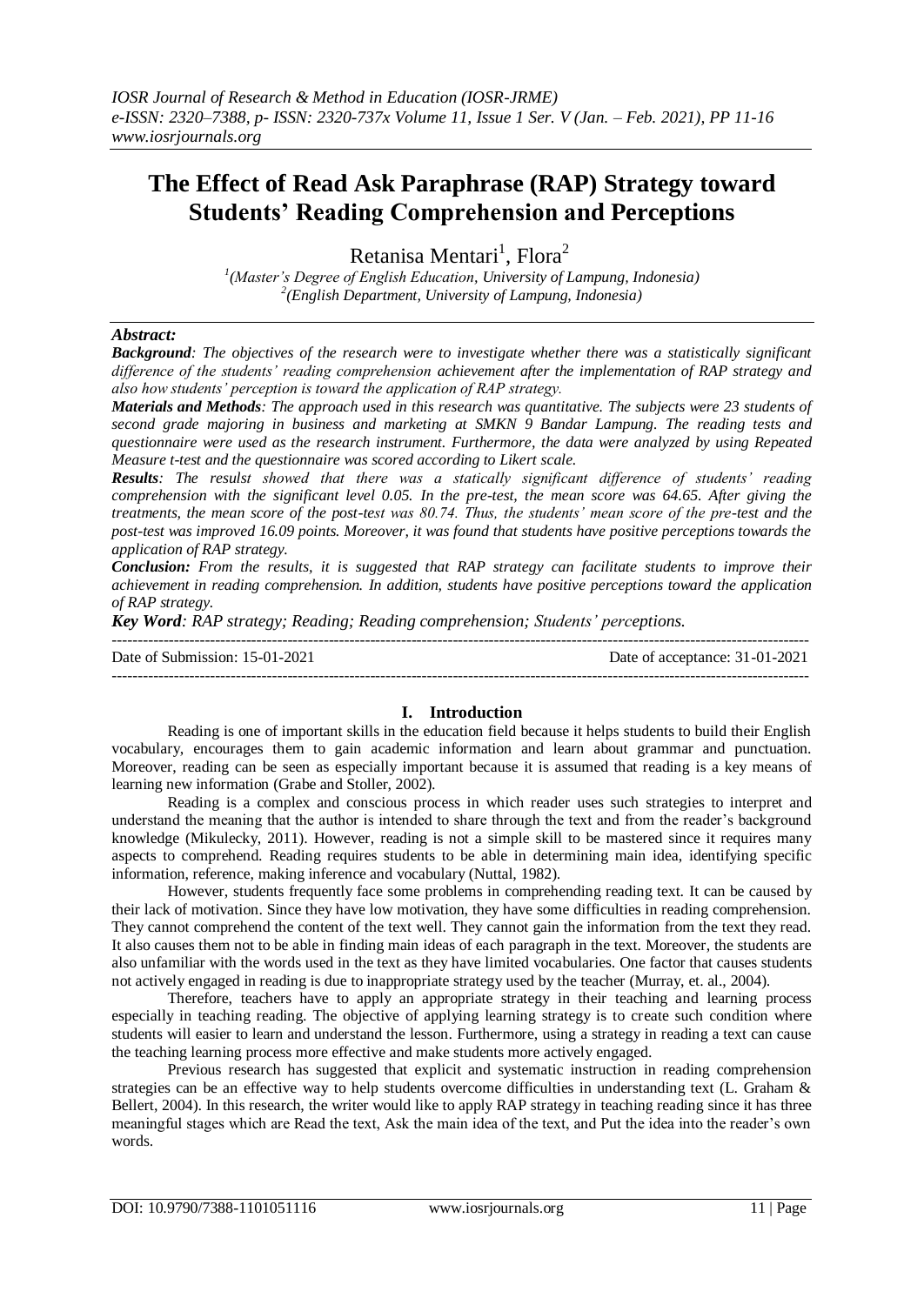RAP strategy was developed by Schumaker, Denton, and Deshler in 1984 (Hua et al., 2014). The strategy consists of reading, asking what readers read— the main ideas and details or supporting words in the paragraph— and paraphrasing it (Hagaman, Luschen, & Reid, 2010). The RAP strategy has several advantages compared to other interventions: it can be used with students at all levels, elementary school, junior high school, or high school (Hagaman & Reid, 2008). RAP strategy requires students to break reading passages into smaller units or "chunks" (i.e., paragraphs) and remember information from these smaller units of text (Schumaker et al., 1984). Jitendra and Gajria (2011:1) indicated that asking one's self what the main idea of a paragraph has resulted in the improvement of reading comprehension and maintenance. It is because of the strategy which require students to paraphrase material they read in their own words, thus students will actively involve in reading rather than passively approaching text (Schumaker et al., 1984).

Moreover, RAP strategy can help students to develop their ability to comprehend the text and also make students easier to grasp information from the text. Through RAP strategy, the students do not only know how to get main idea but also help the students to become more interested in the process of reading and build their critical thinking in comprehending the reading text (Hagaman, et. al., 2010). There are some previous research that have been conducted, Dahlia (2014) investigated the effect of RAP strategy on students' reading comprehension at senior high school. It was found that RAP has positive effect on students' reading comprehension. Furthermore, Fransisca (2016) conducted a research on the use of RAP strategy to slow learner middle school students. It also showed that RAP has a significant impact towards the achievement of students' reading comprehension. In addition, Ilther (2017) did a research on the use of paraphrasing strategy to improve the reading comprehension of primary school students at frustration level reading. The result of his research showed that the paraphrasing strategy training gave positive influence towards students' reading comprehension. Moreover, Kemp (2017) had a research using RAP strategy for students with learning disabilities and concomitant speech-language impairments or ADHD. It proved that RAP strategy gives a positive influence on students with learning disabilities.

Based on the consideration of previous studies, in this research, the writer applied RAP strategy to students of vocational high school or SMK. Vocational high school students are students of specific majors, in this case business and marketing major. They are adult learners who are acquiring sets of professional knowledge and skills to put into daily practice. The curriculum used is also different from senior high school or SMA, vocational high school studies English for specific purpose based on their major. Thus, students are required to apply English for their working situation since they are expected to get a job after finishing study. RAP strategy provides the stage of paraphrasing where students can use their own words to restate sentences from any texts. It can facilitate students to be creative in sharing their ideas but still related to what exist in the text provided.

Moreover, Campbell (2001) and Muhammad (2017) had done a research on students' perception and the results of their researches showed that students' perceptions were different from each other. Most of the students had positive perception toward the implementation of teaching strategies. Considering those research, the researcher will also investigate students' perception on the application of RAP strategy.

Based on the elaboration above, this researcher will apply RAP as a strategy in teaching reading for vocational high school students majoring in business and marketing. Therefore, the objectives of this research are (1) to investigate whether there is statistically significant difference of students' reading comprehension achievement after being taught by using RAP strategy, and (2) to find out students' perception after RAP strategy applied in teaching learning process.

## **II. Material and Methods**

The approach of the research was quantitative. The design used was one group pre-test and post-test. The population of the research was students of the second grade of SMK Negeri 9 Bandar Lampung and the sample of the research was class XI BDP (Business and Marketing major) I consisting of 23 students. The activities were started from administering pre-test, doing treatment, and administering post-test and questionnaire.

The instruments used were reading comprehension tests and questionnaire of students' perception toward RAP strategy. The reading test was administered twice: the first was pre-test and the second was posttest. Pre-test was conducted to know the students' reading comprehension ability before the treatment and posttest was given to know the students' reading comprehension ability after the treatment. The reading test consisted of 30 items in multiple choice, the texts used in reading test are descriptive texts. In analyzing the data, repeated measure t-test was used to prove the hypothesis and to know whether this research was significant or not by looking at the results of pre-test and post-test. Questionnaire was distributed after the post-test. The questionnaire was scored according to Likert scale whereas the reliability of the questionnaire was measured by using Cronbach Alpha Coefficient (George and Mallery, 2003).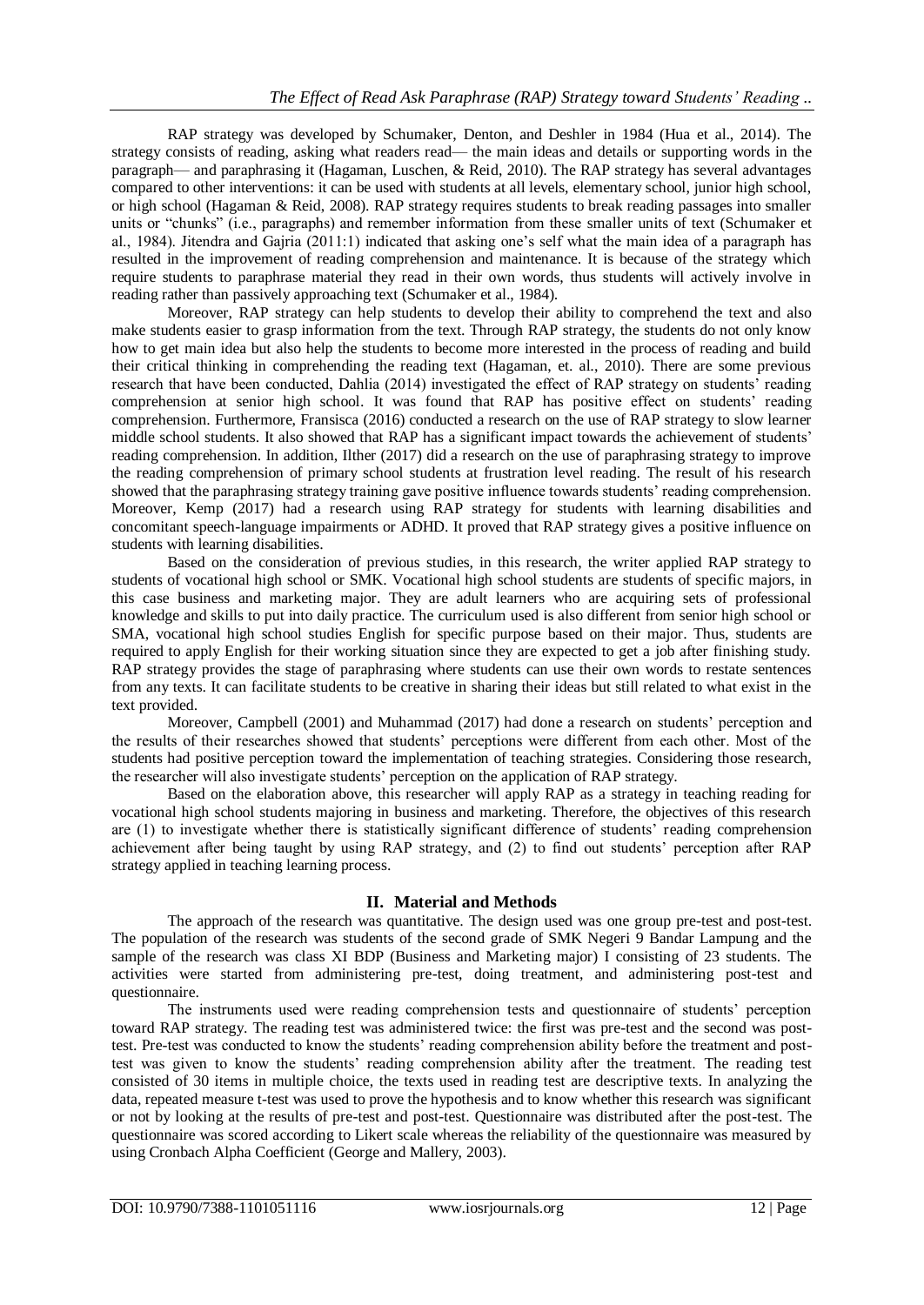# **III. Results**

In the pre-test, the total score of 23 students was 1487. The mean was 64.65. The highest score was 80 and the lowest was 44. After giving the treatments, the post test was done. Based on the results, it was found that the total score was 1857. The mean was 80.74. The highest score was 92 and the lowest score was 60. The following table shows the descriptive statistics of the pre-test and the post-test.

## **Table 1.** Descriptive Statistics of Pre-test and Post-test

#### **Descriptive Statistics**

|                    | N  | Minimum | Maximum | Sum     | Mean    | Std. Deviation |  |
|--------------------|----|---------|---------|---------|---------|----------------|--|
| pretest            | 23 | 44.00   | 80.00   | 1487.00 | 64.6522 | 11.36025       |  |
| posttest           | 23 | 60.00   | 92.00   | 1857.00 | 80.7391 | 8.01259        |  |
| Valid N (listwise) | 23 |         |         |         |         |                |  |

From table 1., it could be seen that the students' mean score of the pre-test and the post-test was improved 16.09 points after the treatments of implementing RAP strategy in teaching reading. Besides that, the highest score of the pre-test was 80 and the highest score of the post-test was improved to 92, it gains 12 points respectively. The lowest score of the pre-test was 44 and the lowest score of the post-test was 60, so the lowest score's gain was 16.

#### **Table 2.** Paired Samples Test of Pre-test and Post-test

#### **Paired Samples Test**

|                               | Paired Differences |         |                                |                                           |             |                       |      |
|-------------------------------|--------------------|---------|--------------------------------|-------------------------------------------|-------------|-----------------------|------|
|                               |                    |         |                                | 95% Confidence Interval of the Difference |             | Df Sig. $(2$ -tailed) |      |
|                               | Mean               |         | Std. Deviation Std. Error Mean | Lower                                     | Upper       |                       |      |
| pretest - posttest -1.60870E1 |                    | 6.11193 | 1.27443                        | $-18.72995$                               | $-13.44396$ | $-12.623$ 22          | .000 |

Furthermore, the scores from the pre-test and the post-test were analyzed by using repeated measure ttest. Based on table 2., the result of repeated measure t-test showed that t-value was 12.623 and t-table was 2.074 because the t-value was higher than t-table (12.623>2.036) and the significant level is lower than 0.05  $(0.000<0.05)$ , it means that H1 is accepted. It can be concluded that there was a statistically significant difference of students' reading comprehension achievement after being taught by applying RAP strategy.

On the other hand, the questionnaire was also distributed in the last meeting to the students after the RAP strategy had been given to them. The questionnaire was distributed through Googleforms and there were 23 students who had responded to the questionnaire. Below are the results of the questionnaire of students' perception about RAP strategy.

| <b>Table 3.</b> The Results of Students' Perception Questionnaire |  |
|-------------------------------------------------------------------|--|
|                                                                   |  |

| No. | <b>Statements</b>                                                                                              | <b>Percentage of Students' Response</b> |       |                |                 |                 |  |
|-----|----------------------------------------------------------------------------------------------------------------|-----------------------------------------|-------|----------------|-----------------|-----------------|--|
|     |                                                                                                                | <b>Strongly</b>                         | Agree | <b>Neutral</b> | <b>Disagree</b> | <b>Strongly</b> |  |
|     |                                                                                                                | Agree                                   |       |                |                 | <b>Disagree</b> |  |
| 1.  | I often acquire valuable information through<br>this strategy                                                  | 52.2 %                                  | 43.5% | $0\%$          | 4.3%            | 0%              |  |
| 2.  | I can get the ideas easier through the 'Ask'<br>stage                                                          | 43.5%                                   | 52.2% | 4.3%           | 0%              | 0%              |  |
| 3.  | I often engage in critical thinking in<br>paraphrasing the statements from the text                            | 52.2%                                   | 30.4% | 17.4%          | 0%              | 0%              |  |
| 4.  | I often share information and ideas with other<br>students to see whether my paraphrasing words<br>are correct | 52.2%                                   | 39.1% | 0%             | 4.3%            | 4.3%            |  |
| 5.  | I often listen to the thoughts and opinions of<br>my classmates                                                | 34.8%                                   | 65.2% | 0%             | 0%              | 0%              |  |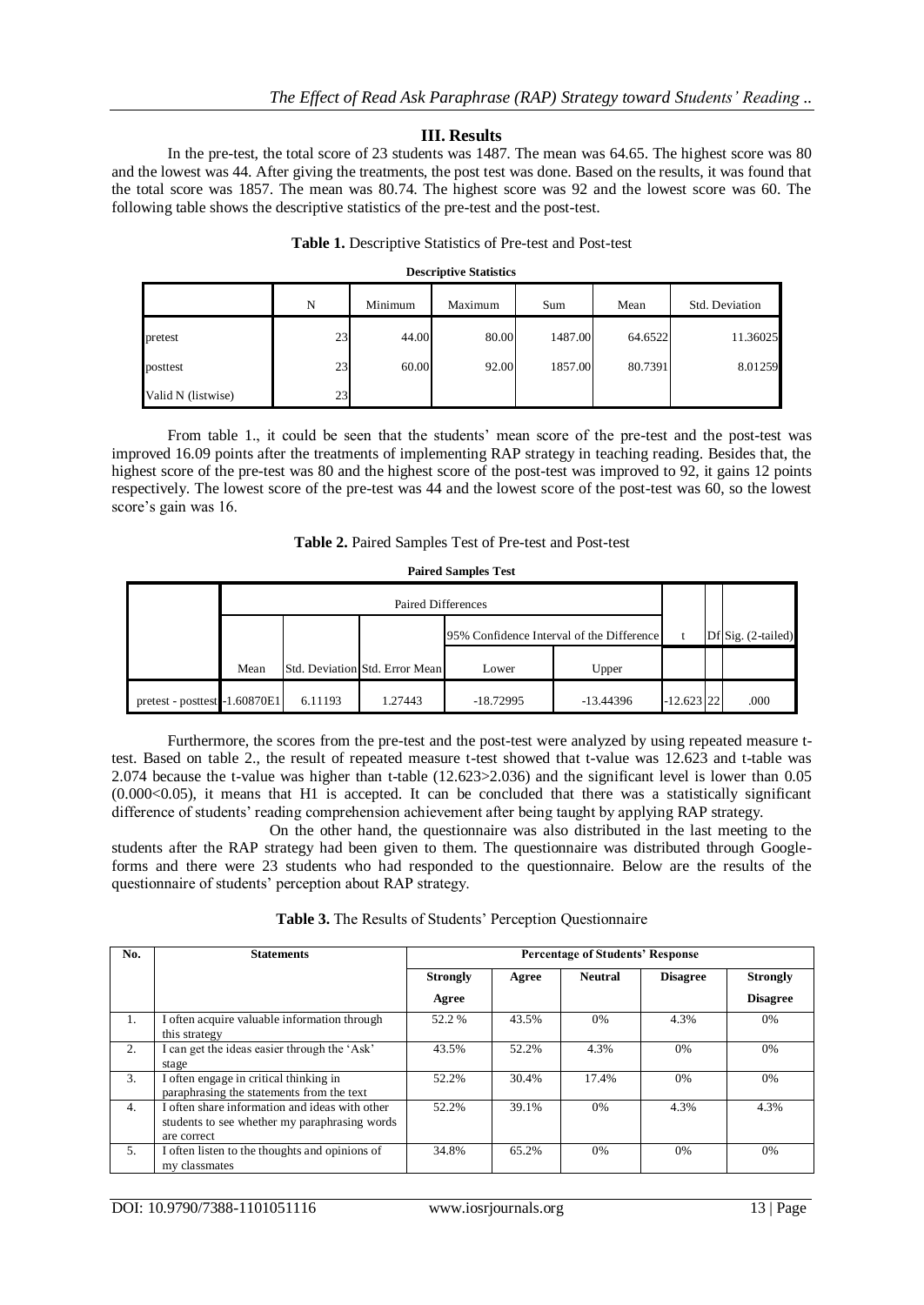| 6.  | I get a chance to see how ideas can be applied<br>to working situations through this strategy                       | 39.1% | 52.2% | 8.7%  | 0%    | $0\%$ |
|-----|---------------------------------------------------------------------------------------------------------------------|-------|-------|-------|-------|-------|
| 7.  | I often practice skills of reading, sharing and<br>giving encouragement to classmates through<br>this strategy      | 34.8% | 56.5% | 4.3%  | 4.3%  | 0%    |
| 8.  | I can review information, check on my level of<br>understanding, and get help if necessary<br>through this strategy | 69.6% | 30.4% | 0%    | 0%    | 0%    |
| 9.  | I look forward to these activities                                                                                  | 43.5% | 56.5% | 0%    | 0%    | 0%    |
| 10. | I feel actively involved in these activities                                                                        | 30.4% | 60.9% | 8.7%  | 0%    | 0%    |
| 11. | I get difficulty in 'Paraphrasing' stage                                                                            | 13%   | 17.4% | 17.4% | 30.4% | 21.7% |
| 12. | I get confused when using RAP strategy                                                                              | 8.7%  | $0\%$ | 26.1% | 39.1% | 26.1% |
| 13. | I feel intellectually challenged in these<br>activities                                                             | 30.4% | 52.2% | 13%   | 4.3%  | $0\%$ |
| 14. | I feel closer to my classmates in these activities                                                                  | 30.4% | 47.8% | 21.7% | 0%    | 0%    |

Statements number 1 and number 2 represented students' perceptions on the Ask stage in which the statements are *I often acquire valuable information through this strategy* and *I can get the ideas easier through the 'Ask' stage*. There were 52.2% of students who strongly agree, 43.5% agree, and only 4.3% of students who disagree with statement number 1. While in statement number 2, there were 43.5% of students who strongly agree, 52.2% agree and 4.3% neutral to the statement. Most students chose strongly agree and agree in both statements related to the Ask stage.

Statements number 3, 4, and 5 showed students' perceptions on Paraphrase stage. The statements *are I often engage in critical thinking in paraphrasing the statements from the text, I often share information and ideas with other students to see whether my paraphrasing words are correct,* and *I often listen to the thoughts and opinions of my classmates.* There were 52.2% of students who strongly agree, 30.4% who agree, and 17.4% were neutral to statement number 3. In responding to statement number 4, there were 52.2% of students who strongly agree, 39.1% who agree, 4.3% who disagree, and 4.3% who strongly disagree. For statement number 5, there were 34.8% of students who strongly agree, 65.2% who agree, no students chose neutral, disagree and strongly disagree. Positive perceptions on Paraphrase stage can be seen from the number of percentage in which most students were mostly strongly agree with the statements.

Statements number 6, 7, 8, and 14 investigated students' perceptions on how RAP can facilitate for working situation and cooperation with other students. The statements are *I get a chance to see how ideas can be applied to working situations through this strategy, I often practice skills of reading, sharing and giving encouragement to classmates through this strategy, I can review information, check on my level of understanding, and get help if necessary through this strategy,* and *I feel closer to my classmates in these activities*. It can be seen from the table that there were 39.1% of students who strongly agree, 52.2% chose agree, 8.7% of students were neutral, and no students were disagree or strongly disagree with statement number 6. Students' responses to statement number 7 showed that there were 34.8% of students who strongly agree, 56.5% who agree, 4.3% neutral, and only 4.3% chose disagree. While for statement number 8, there were 69.6% of students who strongly agree, 30.4% who agree, and the rest options were not chosen. Then, there were 30.4% of students who strongly agree, 47.8% who agree, and 21.7% were neutral to statement number 14.

On the other hand, statement number 11 until 13 represented students' difficulties or challenge when using RAP strategy. The statements are *I get difficulty in 'Paraphrasing' stage, I get confused when using RAP strategy* and *I feel intellectually challenged in these activities*. The perceptions on statement number 11 were the most variative, 13% of students were strongly agree, 17.4% agree, 17.4% chose neutral, 30.4% were disagree, and 21.7% were strongly disagree. While for statement number 12, only 8.7% of students were strongly agree, 26.1% were neutral, 39.1% were disagree, and 26.1% were strongly disagree. In responding to statement number 13, there were 30.4% of students who strongly agree, 52.2% who agree, 13% were neutral, and 4.3% were disagree. Thus, some students still got difficulties in the treatments of RAP strategy especially in Paraphrase stage which cause them intellectually challenged in finding correct words to paraphrase the sentences from text given.

Lastly, statement number 9 and 10 showed students' perceptions whether they were motivated and became enthusiast in the learning activities using RAP strategy. The statements are *I look forward to these activities* and *I feel actively involved in these activities*. The responses to statement number 9 showed that there were 43.5% students who strongly agree, 56.5% who agree and no one chose rest options. While for statement number 10, there were 30.4% of students who strongly agree, 60.9% who agree, 8.7% who chose neutral, and no students chose agree or disagree. It means that students felt motivated in learning using RAP strategy.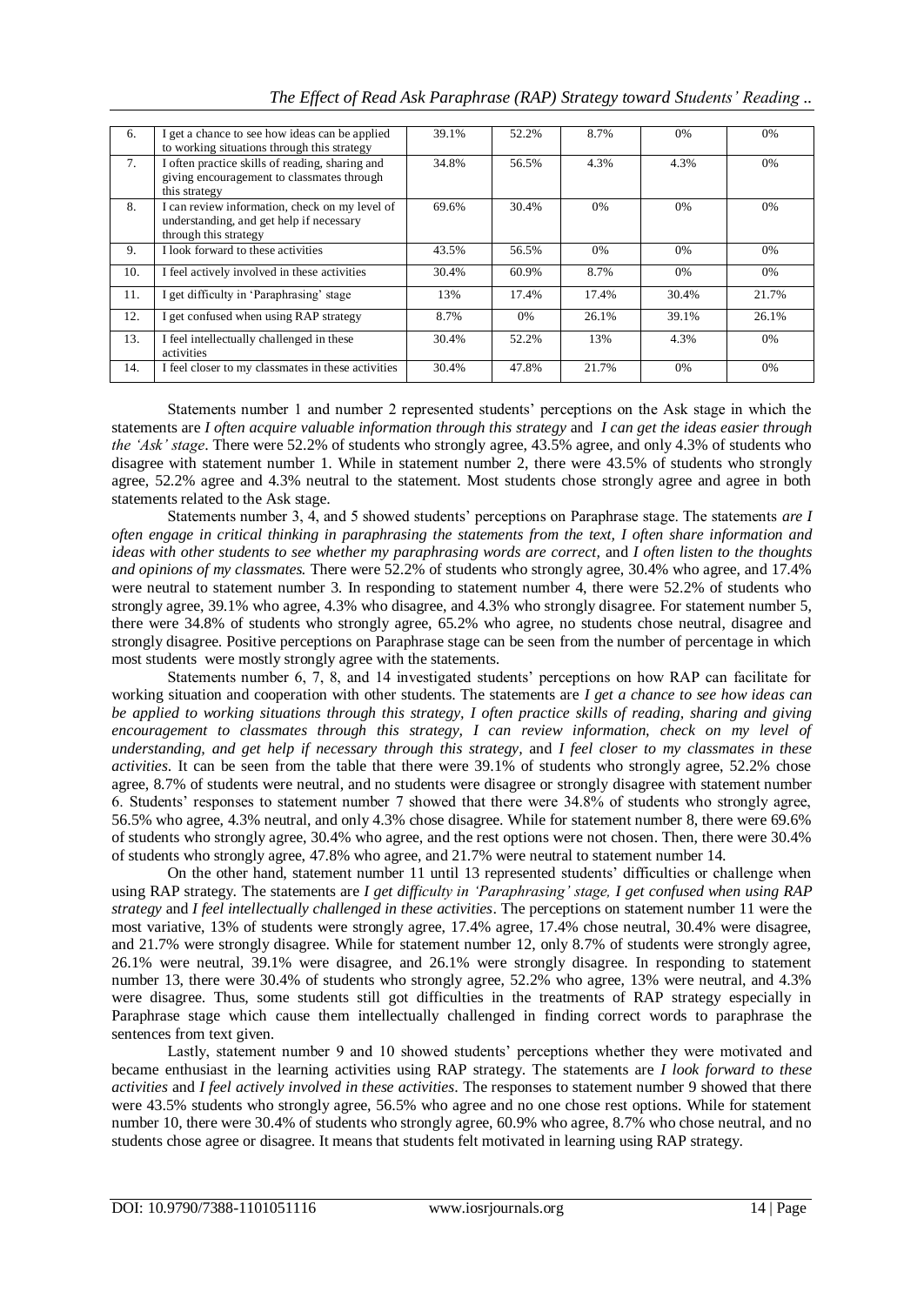# **IV. Discussion**

The result of the research showed that RAP strategy significantly had positive effects on the improvement of students' reading comprehension of descriptive texts. There was a statistically significant difference of students' mean score after being taught by using RAP strategy. The students' mean score of the pre-test was 64.65. Meanwhile, their mean score of the post-test after being taught by using RAP strategy was 80.74, in which students' gain score was 16.09.

The finding of this research was also consistent with the previous research conducted by Fransisca (2016). The research proved that RAP strategy was effective to improve reading comprehension achievement of slow learners in middle school. In addition, Ilter (2017) also conducted a research using paraphrasing strategy to improve reading comprehension of primary-school students at frustration level of reading, the result showed that there was a positive effect on students' reading comprehension through paraphrasing strategy training given to the students with frustration level in reading. Moreover, the improvement of the students' score was due to meaningful stages of RAP strategy. It made the students asking about main idea of each paragraph then they have to express that idea into the sentence using their own words. As Boyle and Scanlon (2010: 207) stated that the purpose of RAP strategy is to help students actively engaged in reading through searching for main ideas and details in paragraph and then transforming that information through paraphrasing to make it personally meaningful.

In relation to elaboration of some previous research which also used RAP strategy, it can be said that RAP strategy was likely successful to improve the students' reading comprehension. RAP strategy facilitates students with 'Ask' and 'Paraphrase' stages which make them easier to understand main ideas from the text. Thus, RAP strategy gave positive effects on students' reading comprehension.

Furthermore, in order to answer the second research question the researcher also analyzed the response to the questionnaire of students' perception on RAP strategy. There are 14 statements which represent the perceptions on 'Ask' stage, 'Paraphrase' stage, the advantages of using RAP strategy in working situation, difficulties when using RAP strategy, and also the interest of using RAP strategy in the future.

#### *'Ask' stage*

Most students were strongly agree and agree in both statements related to the Ask stage. They could acquire valuable information and get ideas easier through the Ask stage. Based on Hua, et.al., (2014), RAP strategy is considered more advantageous as it focuses on teaching cognitive strategies to compensate for their cognitive deficits. Students often cannot decide what they should find in the text, so the Ask stage made students focus on what they have to figure out from the text. This stage requires students to identify main ideas and supporting details from the text.

## *'Paraphrase' stage*

RAP strategy provides a stage where students should paraphrase the main point of sentences. The students were accustomed to make different words from some sentences provided in the text. They could freely share their idea through the paraphrasing sentences. Schumaker et al. (1984) stated that the strategy requires students to paraphrase material they read in their own words, so it makes students actively involved in reading rather than passively approaching text. 52.2% of students were strongly agree that they often engaged in critical thinking in paraphrasing the statements from the text, meaning that students were engaged well through the strategy since it makes them actively looked for correct words to paraphrase by sharing the ideas with friends and listen to other students' thoughts whether the paraphrasing sentences are already correct.

#### *Working situation and cooperation with other students*

From the questionnaire, students were mostly agree that RAP strategy facilitates them to get a chance in sharing ideas with their own words, since the subject of this research is vocational high school students majoring in business and marketing where they have to promote a thing later in the working situation. They also agree that they practice skills of reading, sharing and giving encouragement to classmates through RAP strategy which will be useful in working situation. Cooperation is considered important in the working environment and RAP strategy can make them to review information from the text, check on their level of understanding of the text, and get help from classmates if necessary. Students were agree that they feel closer to my classmates in the learning activities using RAP strategy.

## *Difficulties*

Since students have to indicate main idea and details from the text, they have to struggle in finding correct words to make their paraphrasing sentence still related with the idea of the text. It is in line with 3 statements in the questionnaire that some students agree if they still got difficulty in 'Paraphrasing' stage, also